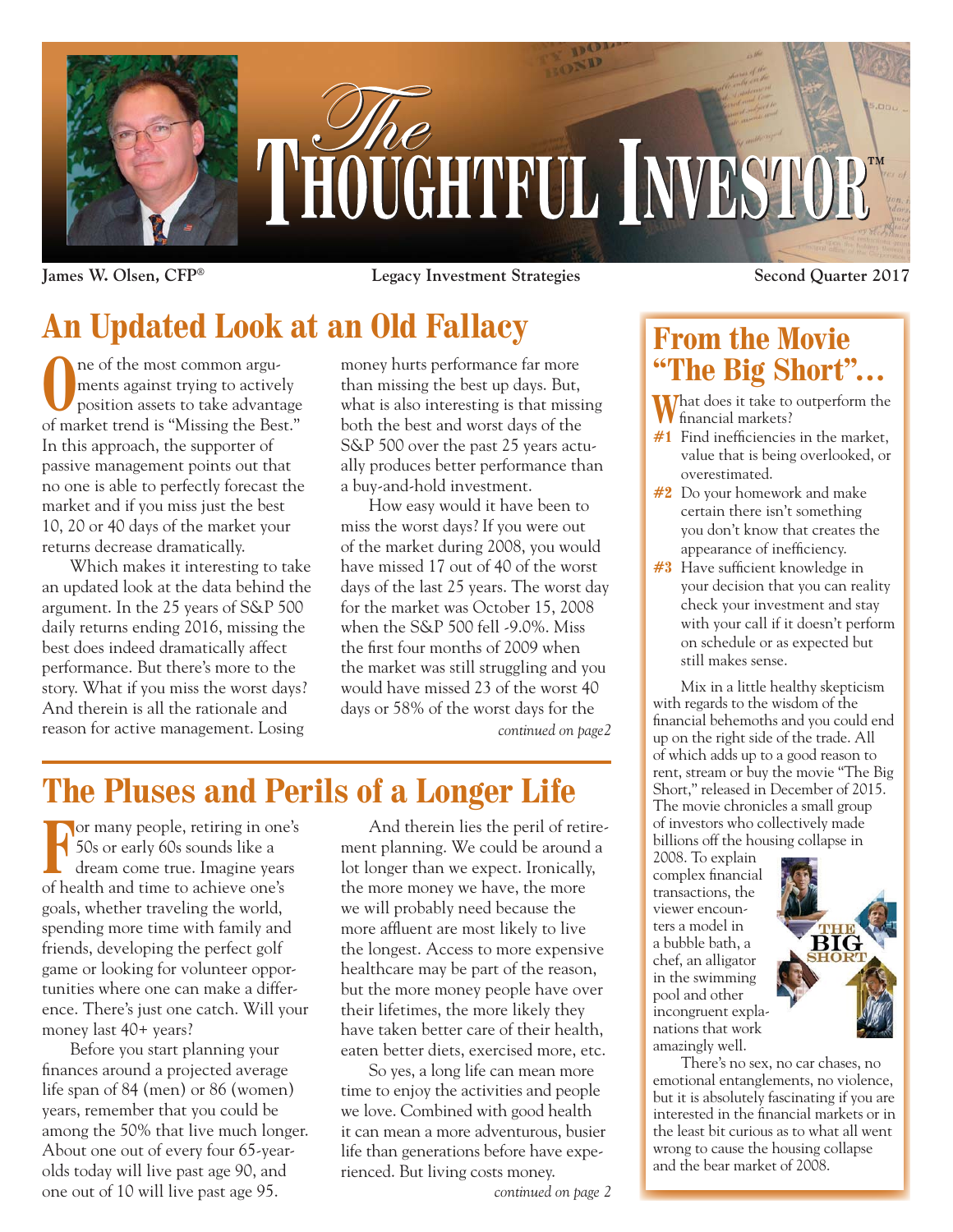#### **An Updated Look at an Old Fallacy** *continued from page 1*



market in 25 years. For trend followers, these would have naturally been the times one would be out of the market. And as the graphic above shows, missing the worst has a dramatic impact on performance.

But, if you were out of the market 2008 through the end of April 2009, you would also have missed 20 of the best 40 days for the S&P 500, with the best day on October 13, 2008 topping 11.5%. Which brings us to the reality of financial markets. The best and

worst days often occur in close proximity when market volatility spikes. The odds that one would miss just the best or just the worst days out of 6,552 trading days are next to impossible. But it is much more likely that one could miss both the very best and very worst and outperform a buy-and-hold investment in the process.

Another interesting fact from the study: If you look at the average for the 40 best and worst days, the average good day was +5.2%, the average

worst day was -5.0%. Out of the 6,552 days in the study, 3,059 had negative returns, while 3,489 were positive and four days had no change in value from the prior day. What conclusions might one draw from that information? The one that jumps to mind is that buyand-hold investing is a very inefficient way to make money, with the S&P 500 up just 11% more days than it was down. Active management is an attempt to make the financial market more efficient by participating in up moves and avoiding the down trends.

Behind the potential for active management to outperform the market is the mathematics of gains and losses. If your investment is down 20%, it doesn't take a 20% increase to return to breakeven, it takes 25% because you are starting from a smaller portfolio value. As long as the active manager avoids the majority of the down trend, there's room to miss part of the uptrend and still outperform a buy-and hold-investment, typically with a lot less volatility, or risk.

Naturally, there can be no guarantee that an active investment management strategy will achieve its objectives.

### **The Pluses and Perils of a Longer Life** *continued from page 1*

When you sit down to make your retirement plans, think about building flexibility into your life.

- How much money will you need to live comfortably to 90 or 95?
- Should you be saving more than you are now?
- Does it make sense to work a little longer and save a little more before you retire?
- How can you reduce your living expenses, but still enjoy the life you want? A smaller home? Fewer toys? Less expensive hobbies?
- What are the opportunities for you to continue earning money in retirement? (Keep in mind that the more you make, the less you

get to keep of any Social Security payments.)

- Would it be smart to start developing a healthier lifestyle? Keeping healthy in retirement not only allows you to be more active, but also reduces medical costs.
- Given your current health and heredity, would you expect to need long-term care later in life?
- What exactly do you want from retirement? Sometimes what we really need isn't retirement but employment that we enjoy.

Retirement planning is one of those activities that is best done with others (particularly if you are married!). Sitting down with your financial advisor and your spouse or significant other and exploring not just the money, but what you want to do with your life, can help you gain a more objective outlook on the future. It can also make certain everyone is on the same game plan and looking at ways to make it a reality. Even if you are already retired, revisiting your plan, seeing how well it is working and where problems could crop up never hurts.

Give us a call today and let's take some time to review where you are, where you would like to be, the possible perils ahead and how to avoid them.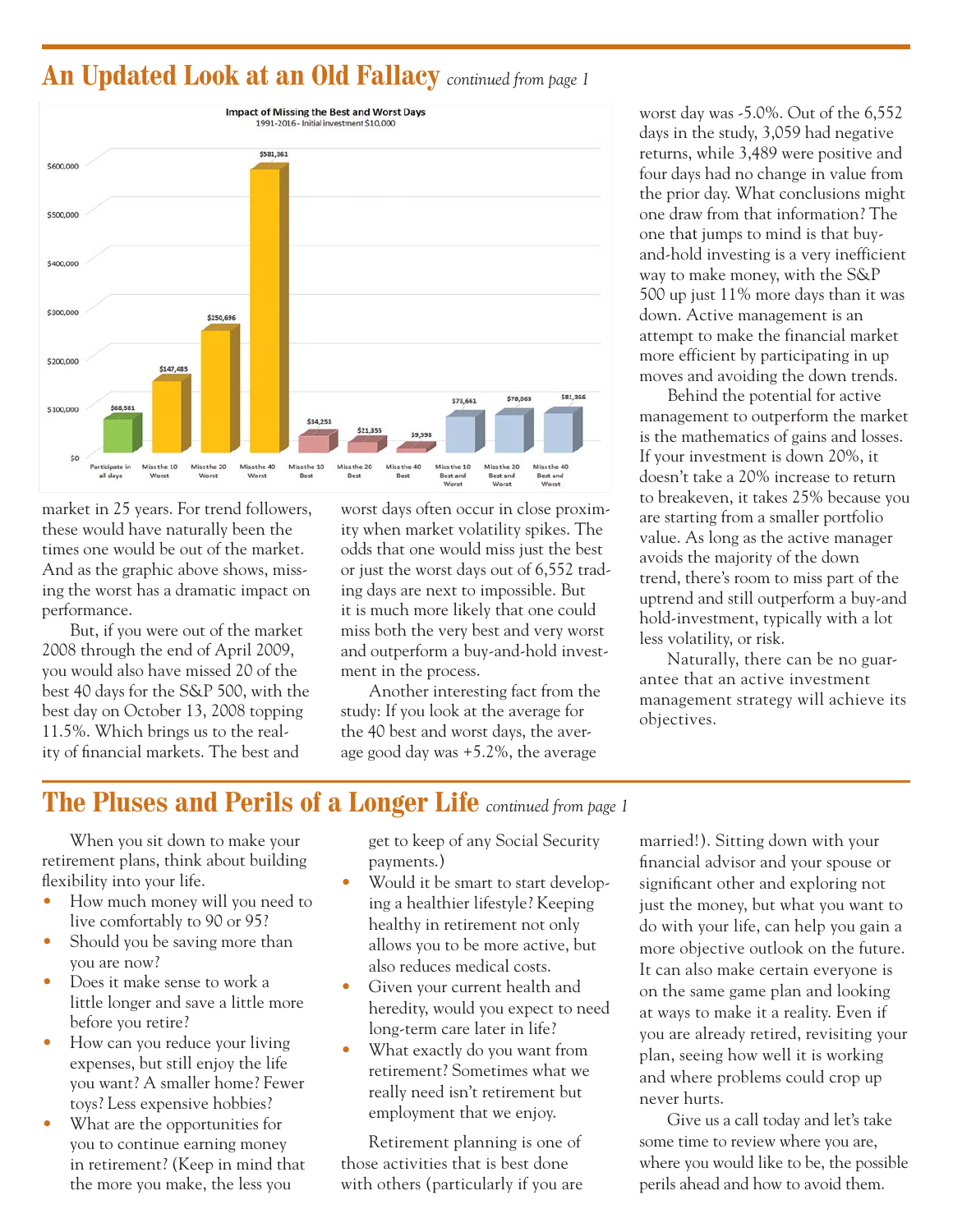## **The Number One Source of Identity Theft is Your Wallet**

When it comes to identity fraud,<br>tion isn't online, but in your the biggest source of information isn't online, but in your wallet, warns crime prevention officers. Purse snatchings, pickpocketing, theft of purses from locked vehicles and robbery are the biggest sources of identity theft. These thefts don't require much know-how, and because they rarely involve weapons, typically have lower penalties if the individual is caught.

While the victim may not be able to prevent the theft – and the officers urge individuals NOT to fight back or resist – they can avoid handing the thief all of their information.

A simple purse snatching can provide a thief with cash, credits cards, checks, bank account numbers, car keys and registration information on the car (making it easy to identify and steal), address and access to the victim's home, and more.

From Cary Johnson of the 1<sup>st</sup> Judicial District Office in Colorado come the following tips:

- **1.** Go through your wallet or purse and reduce the amount of financial information you carry with you. If you don't need to have personal information with you, leave it home in a secure place.
- **2.** Carry only what you will need for the day. Take one credit card, one debit card or check, not a whole book of checks. Never have debit card pin numbers with your card.
- **3.** Carry your identification and credit card in a card-size wallet that you can hang around your neck under your clothes, put in an inner coat pocket, a deep pants pocket, or, if need be, "the bra."
- **4.** If you need vehicle registration or insurance cards with you, carry ones without your home address. Have as little information as possible on you with home information.
- **5.** Lock your phone. Many phone companies have "self-destruct" or lockdown routines that prevent



access to programs and data after a certain number of false login attempts.

- **6.** Do take a purse or carry bag with you for personal belongings you might need, just don't have your identification and credit card in it. This is an easy decoy if someone wants to rob you.
- **7.** Never leave identification and credit cards in your car when exercising. Thieves are often watching parking areas at rec centers, gyms and popular running spots for car theft opportunities.

If your information is stolen, act quickly to prevent its use. The thieves know they will have limited time to use the information and will be moving quickly.

- **1.** Stop payments from bank accounts immediately — particularly if you had a debit card in your purse with pin numbers. Most banks have 24-hour numbers.
- **2.** Notify credit card companies.
	- MASTERCARD: 1-800-627- 8372 (US) or 1-636-722-7111 (Global)
	- VISA: 1-800-VISA-911 (1-800-8472-911) or 1-303- 967-1096 (Global, call collect)
	- AMEX: 1-800-528-4800
- DISCOVER: 1-800-347-2683
- **3.** Have the big three credit bureaus place fraud alerts on your accounts.
	- Experian: 1-888-EXPERIAN (1-888-397-3742)
	- Equifax: 1-800-525-6285
	- Trans Union: 1-800-680-7289
- **4.** File a report with the police.
	- They may not be able to do anything, but this provides evidence in your favor should you become a victim of identity theft or fraud.
- **5.** If your keys were stolen, arrange to have locks changed on your vehicle and home.
- **6.** Notify the driver's license bureau if your license has been stolen or contact other sources of identification - including student IDs, to alert them to the theft.
- **7.** If your Social Security card was in your wallet
	- Call the IRS Identity Protection Unit at 1-800-908-4490
	- File the loss with the Federal Trade Commission at 1-877-ID-THEFT
- **8.** Report the loss to the Internet Crime Complaint Center
- **9.** Try to list everything else that was in the wallet
	- Other items in your wallet may seem insignificant but could come back to haunt you. These include memberships to movie rental stores, work ID cards and access badges, medical insurance cards, computer passwords, and padlock keys.
- **10.** Order Credit Reports

Every year, you are entitled to a free credit report from each of the three major credit bureaus, without any strings attached. The easiest way to obtain these is to visit the Annual Credit Report site. Then, take a close look at them to spot any possible fraudulent spending.